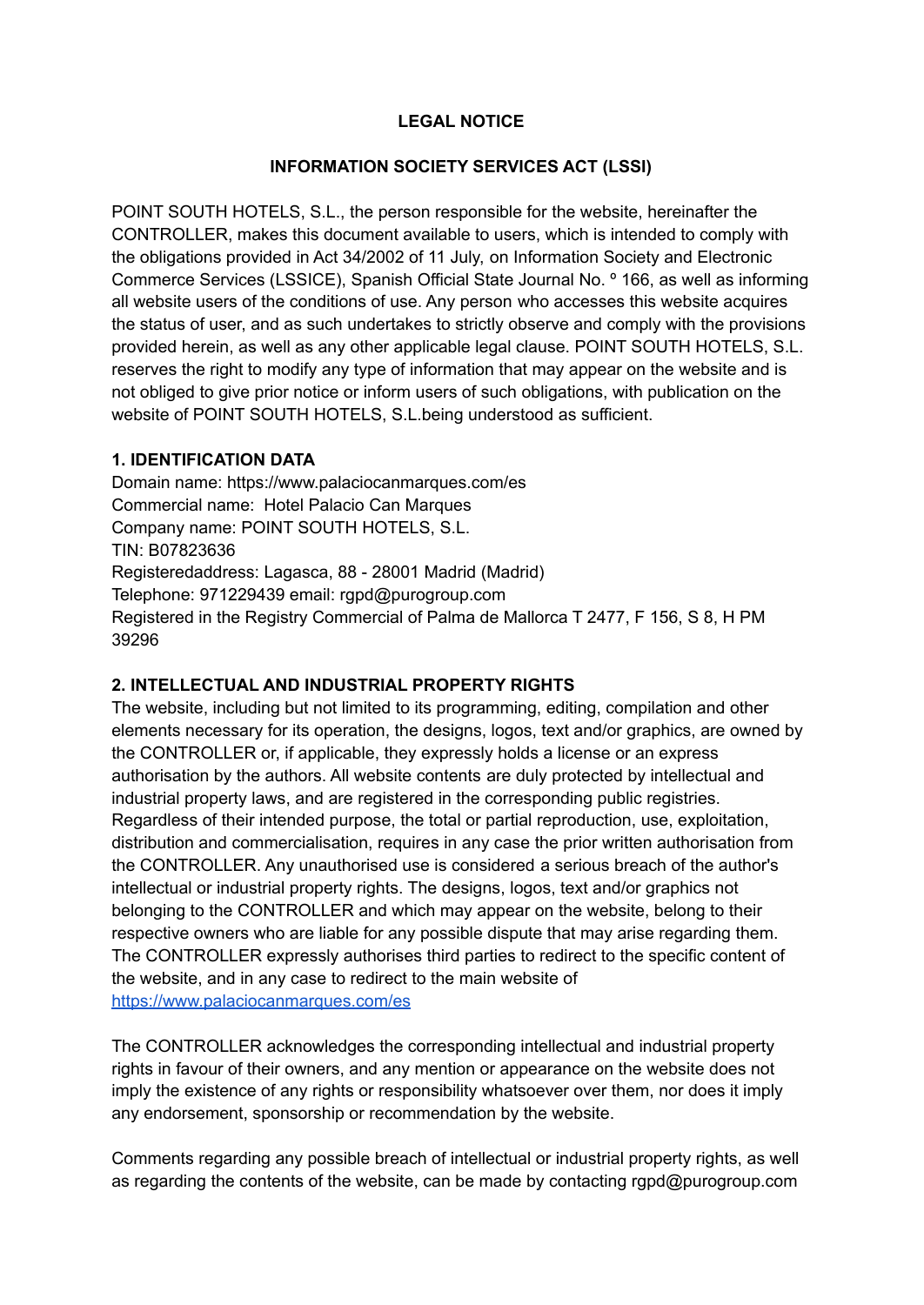## **3. EXEMPTION FROM LIABILITY**

The CONTROLLER is exempt from any type of liability derived from the information published on their website whenever this information has been manipulated or introduced by a third party not related to the CONTROLLER.

### **Use of Cookies**

This website uses technical cookies (small files with information that the server sends to the computer of the website user) in order to carry out certain functions considered necessary for the correct functioning and preview of the website. In any case, the cookies used are temporary, with the sole purpose of making navigation of the site more efficient, and disappear at the end of the user's session. Under no circumstances do these cookies themselves provide personal data and will not be used for the collection of such data. Through using cookies, it is also possible for the server where the website is located to recognise the browser used by the user in order to make navigation easier, allowing, for example, users who have previously registered to access the areas, services, promotions or contests reserved exclusively for them without having to register on each visit. They may also be used to measure the audience or traffic parameters, monitor the progress and number of entries, etc. In these cases, the cookies used are technically non-essential but beneficial to the user. This website will not install non-essential cookies without previous user consent. The browser may be configured by the user to alert them of the reception of cookies and to prevent their installation on their computer. For further information, please consult the instructions of your browser.

### **Link policy**

The user of this website may be redirected to content from third party websites. Since the CONTROLLER cannot always control the contents of third party websites, they do not assume any type of responsibility with respect to said contents. In any case, the CONTROLLER will immediately remove any content that may be in breach of national or international laws, morality or public order, and will immediately remove the redirection to this website, informing the competent authorities of the content in question. The CONTROLLER will not be responsible for the information and content found, including but not limited to, in forums, chats, blog generators, comments, social networks or any other means that allows third parties to publish content independently on the website of the CONTROLLER. However, and in accordance with Acts 11 and 16 of the LSSICE, third party content is made available to all users, authorities, and law enforcement bodies collaborating directly on the withdrawal or blocking of all content that may affect or violate national or international law, third party rights or public morals and public order. In the event that the user considers there to be any content on the website that could be considered as such, please notify the website administrator immediately.

This website was revised and tested to enable its correct functioning. In principle, proper functioning can be guaranteed 365 days a year, 24 hours a day. However, the CONTROLLER does not rule out the possibility of there being certain programming errors, or that force majeure, natural disasters, strikes or similar circumstances may occur that make accessing the website impossible.

#### **IP Addresses**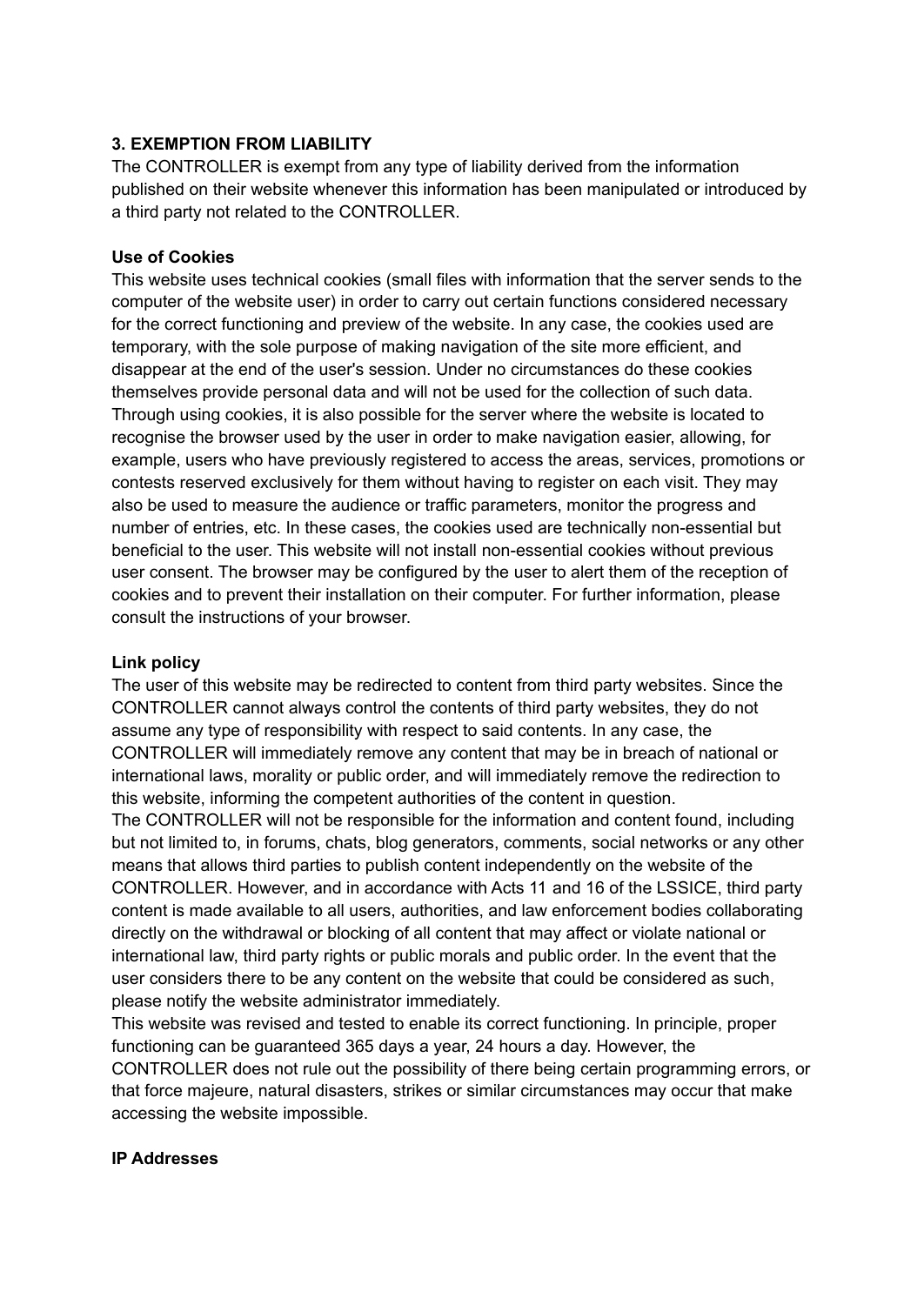The website servers can detect automatically the IP address and the domain name used by the user. An IP address is a number assigned automatically to a computer when connected to the Internet. All of this information is recorded in a duly registered system log on the server that allows the subsequent processing of the data in order to obtain only statistical measurements that show us the number of page hits, the number of visits made to the web servers, the order of visits, the access point, etc.

## **4. APPLICABLE LAW AND JURISDICTION**

Spanish law, to which the parties expressly submit themselves, will apply to all disputes or questions related to this website or the activities carried out on it, and the Courts and Tribunals closest to Madrid shall be responsible for the resolution of all conflicts arising from or related to its use.

### **PRIVACY POLICY**

## **1. USER INFORMATION**

**POINT SOUTH HOTELS, S.L.,** hereinafter DATA CONTROLLER, is the Controller of the User's personal data and informs him/her that these data shall be processed in accordance with the provisions of Regulation (EU) 2016/679 of 27 April (GDPR) and the Organic Law 3/2018 of 5 December (LOPDGDD), providing the following information on the processing:

**Purpose of the processing**: to maintain a commercial relationship with the User. The planned processing operations are:

- Sending commercial advertising communications by email, fax, SMS, MMS, social communities or by any other electronic or physical means, present or future, that make it possible to carry out commercial communications. These communications will be made by the CONTROLLER and will be related to their products and services, or those of their partners or suppliers with whom they have reached a promotion agreement. In this case, the third parties will never have access to personal data.
- Conducting statistical studies.
- Processing orders, queries or any type of request made by the user through any of the available contact methods.
- Sending the website newsletter.

#### **Legal basis of the processing:** the Data Subject's consent.

**Data retention criteria:** data shall be stored for no longer than is necessary to maintain the purpose of the processing, and when such purpose is no longer necessary the data shall be erased with appropriate security measures to ensure the pseudonymisation of the data or their complete destruction.

**Data disclosure:** The data will not be disclosed to third parties, unless legally obliged to do so.

#### **Rights of the User:**

- Right to withdraw consent at any time.
- Right of access, rectification, portability and erasure of their data and the restriction or objection to their processing.